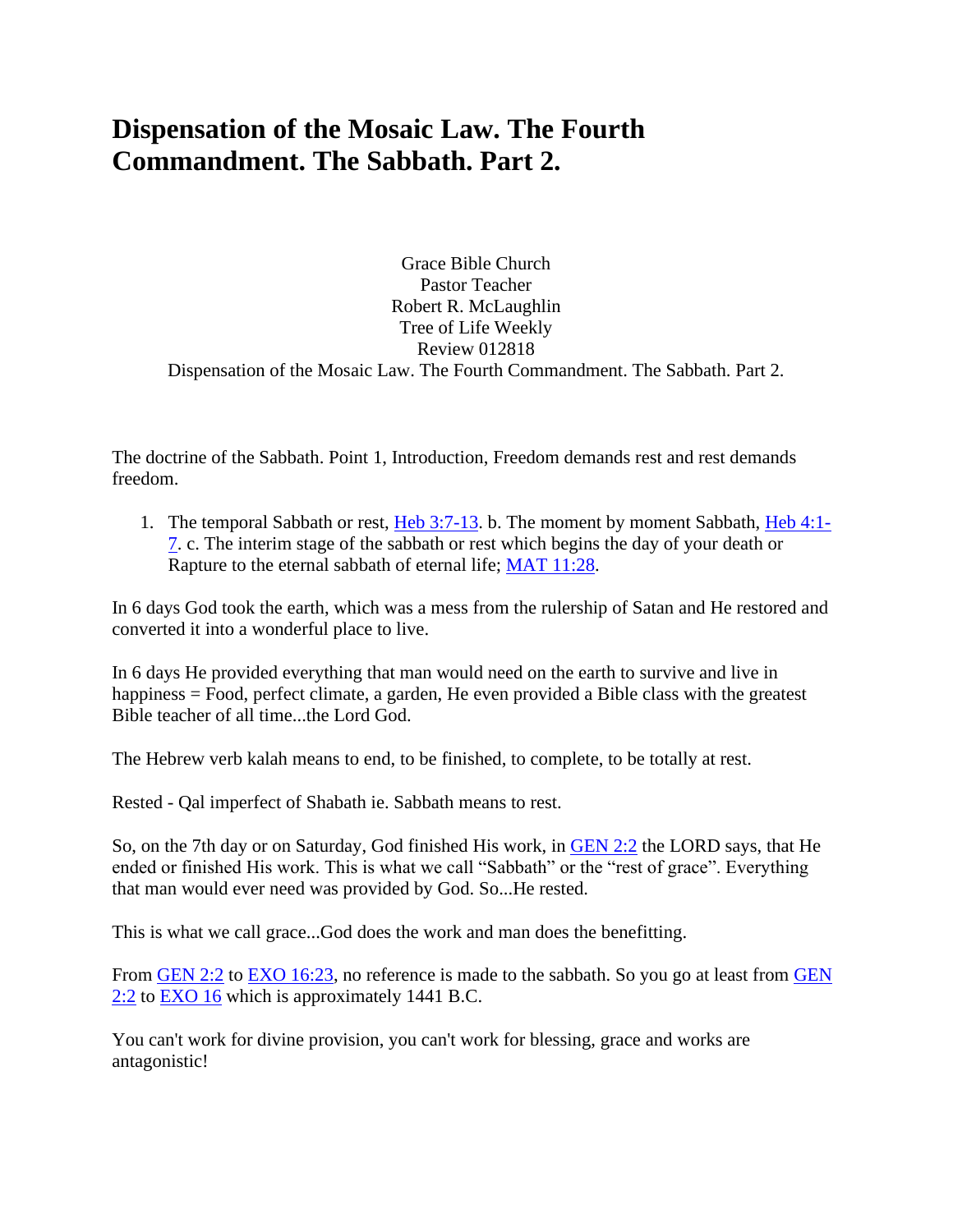## Paul said in **[ROM 11:6,](https://www.bibleserver.com/text/NIV/Romans11%3A6) "But if it is by grace, it is no longer on the basis of works, otherwise grace is no longer grace."**

Just like God provided for Adam in perfect environment, God has provided for you in eternity past everything you will ever need.

The N.T. application of the Sabbath is the subject of rest.

- 1. Rest is a peace in the mind and spirit. Rest means that I'm free from worrying, anxiety, frustration, etc.
- 2. It also means to remain confident.
- 3. To trust under extreme pressure.

The most popular Hebrew word for peace is the word nuwach, and it means to settle down, (which is something many people need); To give comfort; To be at rest from troubles and anxieties.

- 1. Loipoi, the most popular Greek word for rest means recreation and the remaining rest for the believer.
- 2. Another Greek word I want to give you is anapauo = to cease from work in order to receive strength.

The state of mind in which there is complete and total peace being free from worries, anxieties and fears.

## **Point 2. Salvation Rest, [MAT 11:28.](https://www.bibleserver.com/text/NIV/Matthew11%3A28) Salvation is described in terms of rest, the rest of eternal life.**

**Point 3. Supergrace Rest.** The land of Canaan is a type of the supergrace life, and in the context of **HEB 3:11**, supergrace is manifest by faith-rest.

For example, the maximum use of faith-rest with doctrine and the maximum application of doctrine from the heart or the right lobe of the soul.

## **[HEB 3:11,](https://www.bibleserver.com/text/NIV/Hebrews3%3A11) as I swore in My wrath, 'they shall not enter My rest.**

[HEB 4:1-](https://www.bibleserver.com/text/NIV/Hebrews4%3A1)3: in [HEB 4:3](https://www.bibleserver.com/text/NIV/Hebrews4%3A3) we have what is known an elliptical oath which says that this rest was provided for the Jews in eternity past, yet their disobedience of unbelief will keep them out of it.

There is a temporal sabbath i.e., mentioned in [HEB 3:11](https://www.bibleserver.com/text/NIV/Hebrews3%3A11) and this is for all believers. This is the sabbath for the mature believer.

- 1. If you had saddled a horse on Friday, you could not remove the saddle if the horse was still saddled on the sabbath. On Saturday you couldn't saddle or unsaddle a horse.
- 2. On Saturday you couldn't cook anything.
- 3. If you have mud on your robe you were not allowed to clean it off.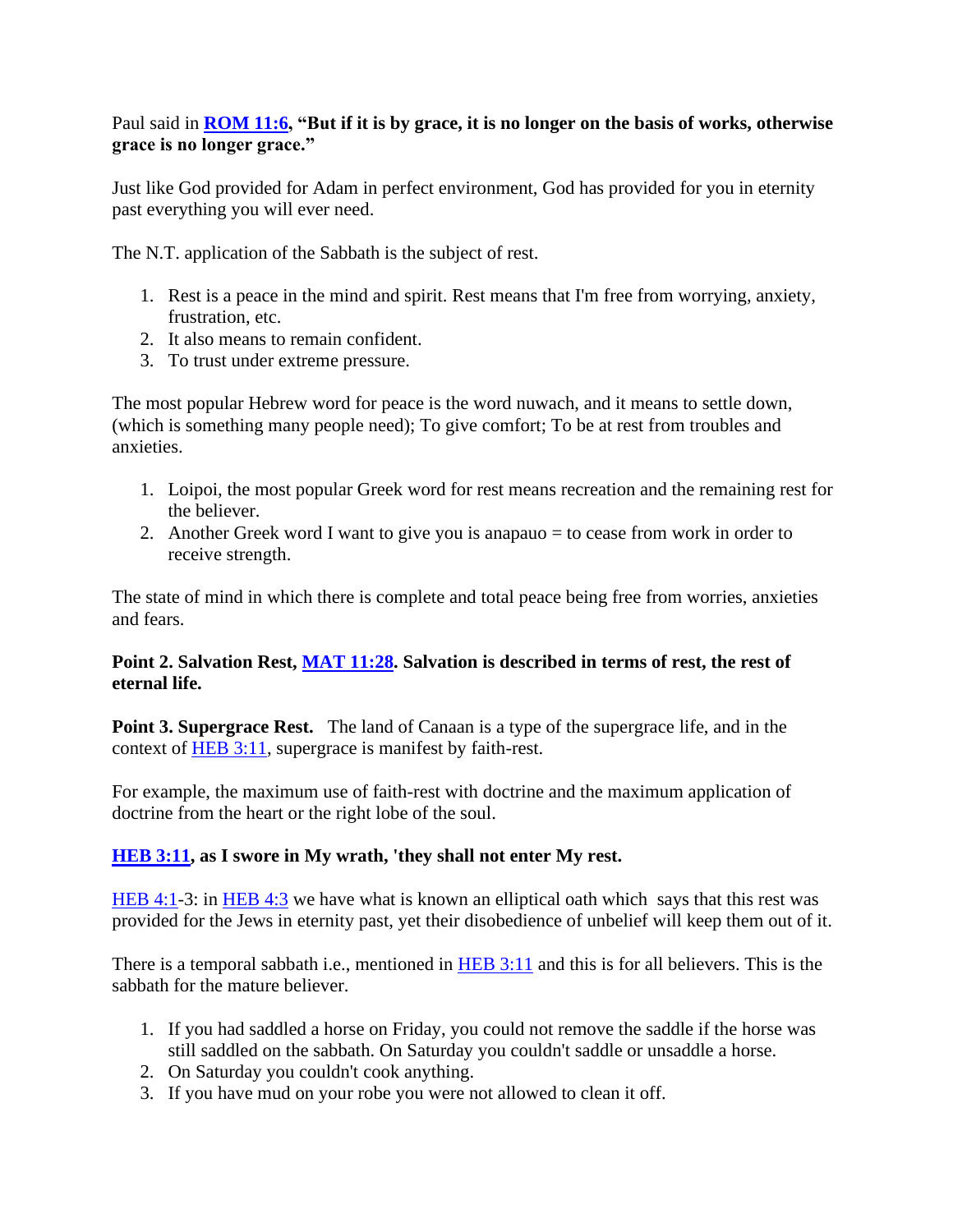4. You couldn't stop anyone from bleeding on the Sabbath, you had to wait for Sunday.

The commandment said to remember grace." The commandment was a ritual. It had to do with what you think.

Christians are freed by the new covenant to observe any day [\(ROM 14:5-6;](https://www.bibleserver.com/text/NIV/Romans14%3A5-6) [GAL 4:9-10;](https://www.bibleserver.com/text/NIV/Galatians4%3A9-10) [COL](https://www.bibleserver.com/text/NIV/Colossians2%3A14-17)   $2:14-17$ ).

HEB [3:7-10,](https://www.bibleserver.com/text/NIV/Hebrews3%3A7-10) Notice the phrase in verse 10...they have not known my ways.

The modern tendency of apostasy today stresses the works and production of the believer. just like the Jews distorted the ritual sabbath, most Christians distort the real one.

The main problem is the believers ignorance of doctrine.

When God gets down to indicting you He doesn't mention your failure to do this or that but He indicts you for your stupidity and ignorance concerning His plan.

Ignorance of doctrine means a breakdown of the spiritual sabbath in your life which is in reality....faith-rest.

This rest is a state in which the believer has a relaxed mental attitude no matter what the situation may look like. A heart of unbelief is a heart without rest.

No faith-rest is to say God is a liar.

1. asah - to manufacture something out of something. b. bara - to create something out of nothing. c. jatsar - creation of male body. d. banah - built - used for woman's body.

"And God said" The word for God is Elohim (plural) - whenever you find Elohim it normally refers to the Trinity.

Every person (with few exceptions) has someone by grace of God that has been provided for them.

"Said" - Qal imperfect - this is the pronouncement of a decree that will always exist! - ie. "Let us make man in our own image."

Now, in reproduction we pass down our OSN and physical traits of body but God gives life to the soul, [\(Gen 5:3\)](https://www.bibleserver.com/text/NIV/Genesis5%3A3).

[ISA 57:16](https://www.bibleserver.com/text/NIV/Isaiah57%3A16) "For I will not contend forever, Neither will I always be angry; For the spirit would grow faint before Me, And the soul breath of those whom I have made."

"Make" is the Hebrew verb asah which is used for the invisible part of man. Jatsar - creation of male body which asah refers to the immaterial essence of man or his soul.